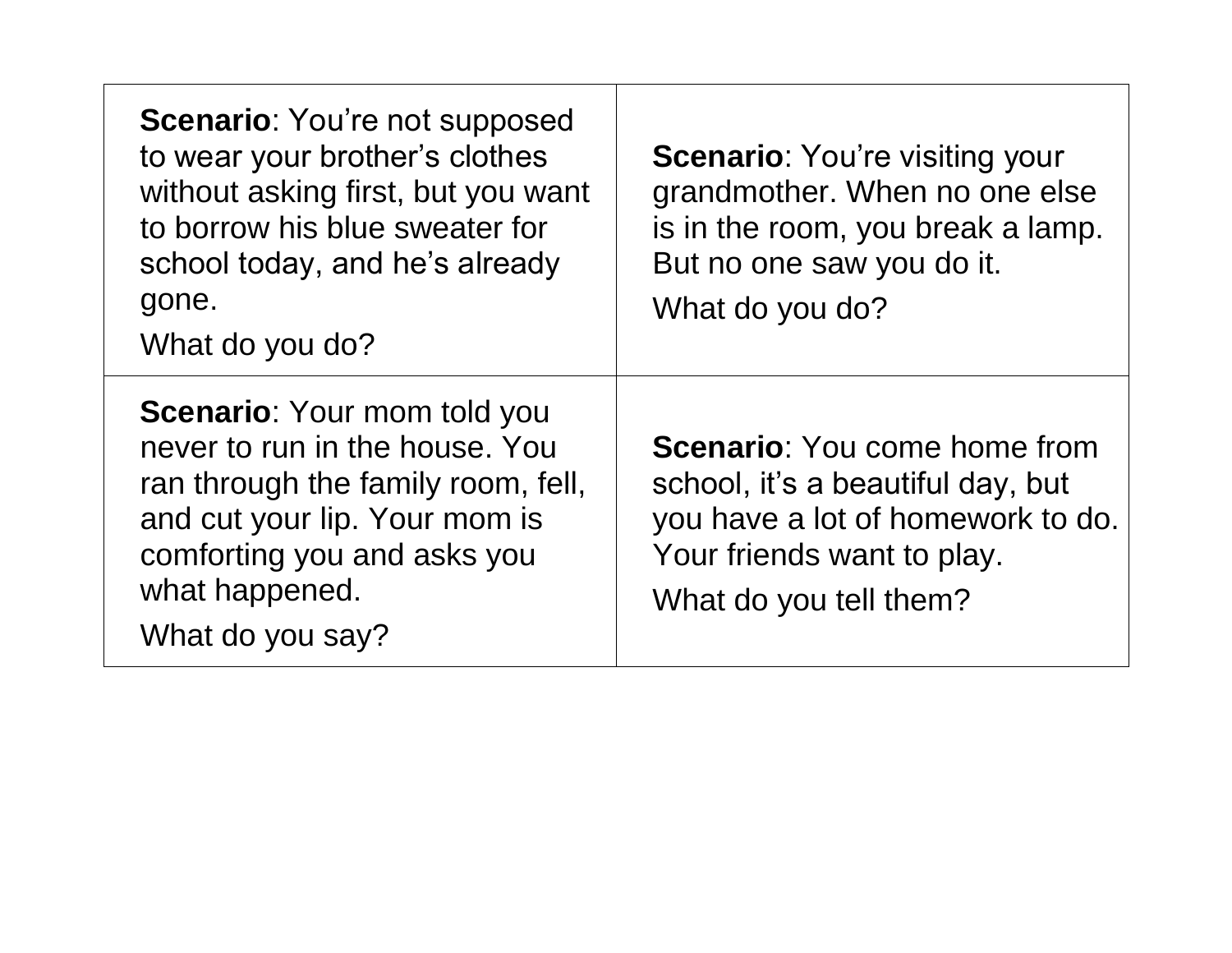| <b>Scenario: Your mom and dad</b>  | <b>Scenario:</b> A stranger comes up |
|------------------------------------|--------------------------------------|
| have told you that it is wrong to  | to you as you walk home from         |
| smoke cigarettes, but your friends | school and asks you what time it     |
| want you to try it.                | IS.                                  |
| What do you do?                    | What do you say?                     |
| Give me an example of using        | What big problem did Solomon         |
| wisdom at school?                  | face when he became king?            |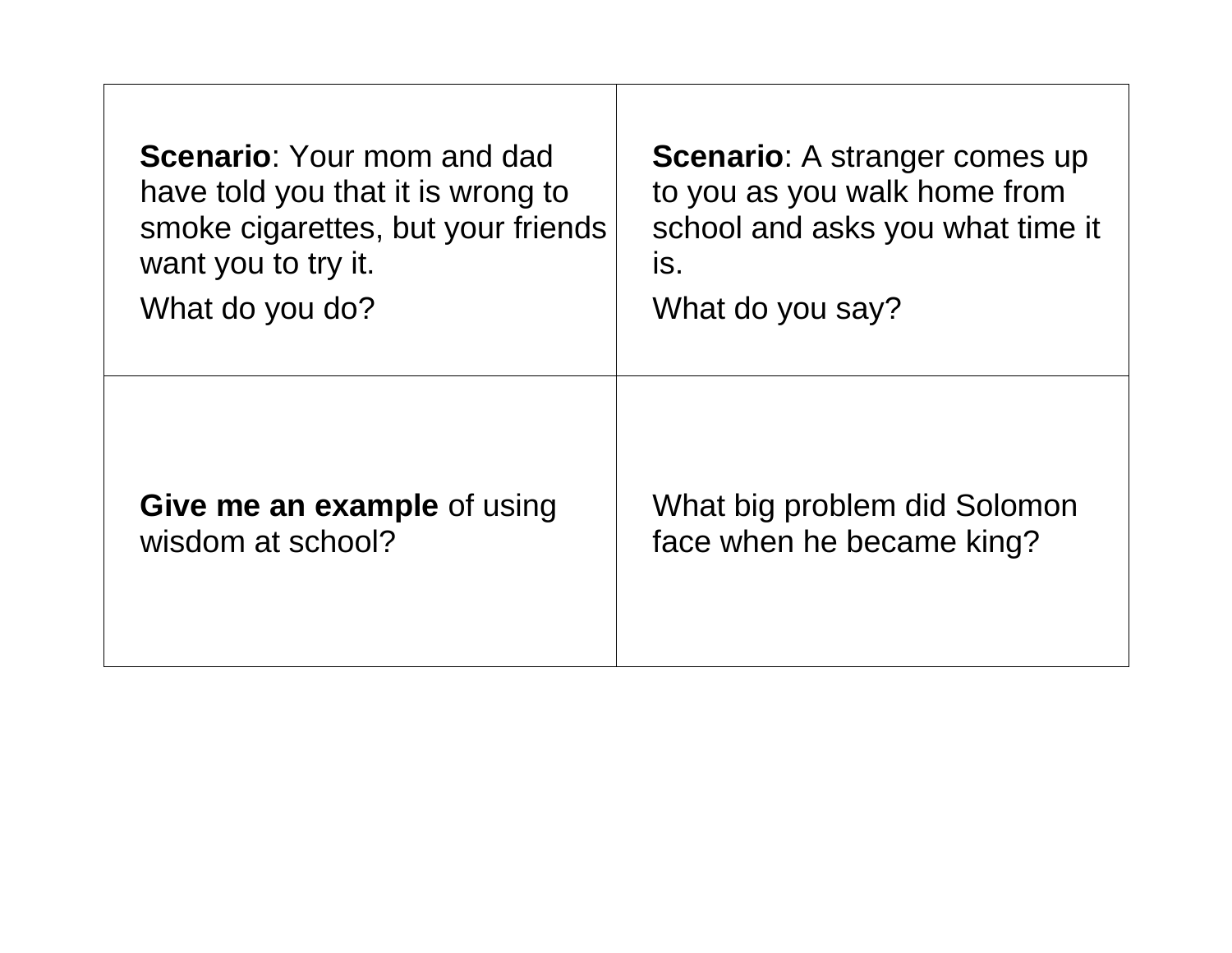| <b>Give me an example of using</b> | How did Solomon use God's     |
|------------------------------------|-------------------------------|
| wisdom on the playground?          | wisdom?                       |
| <b>Give me an example of using</b> | Where can you get wisdom,     |
| wisdom in your neighborhood?       | knowledge, and understanding? |